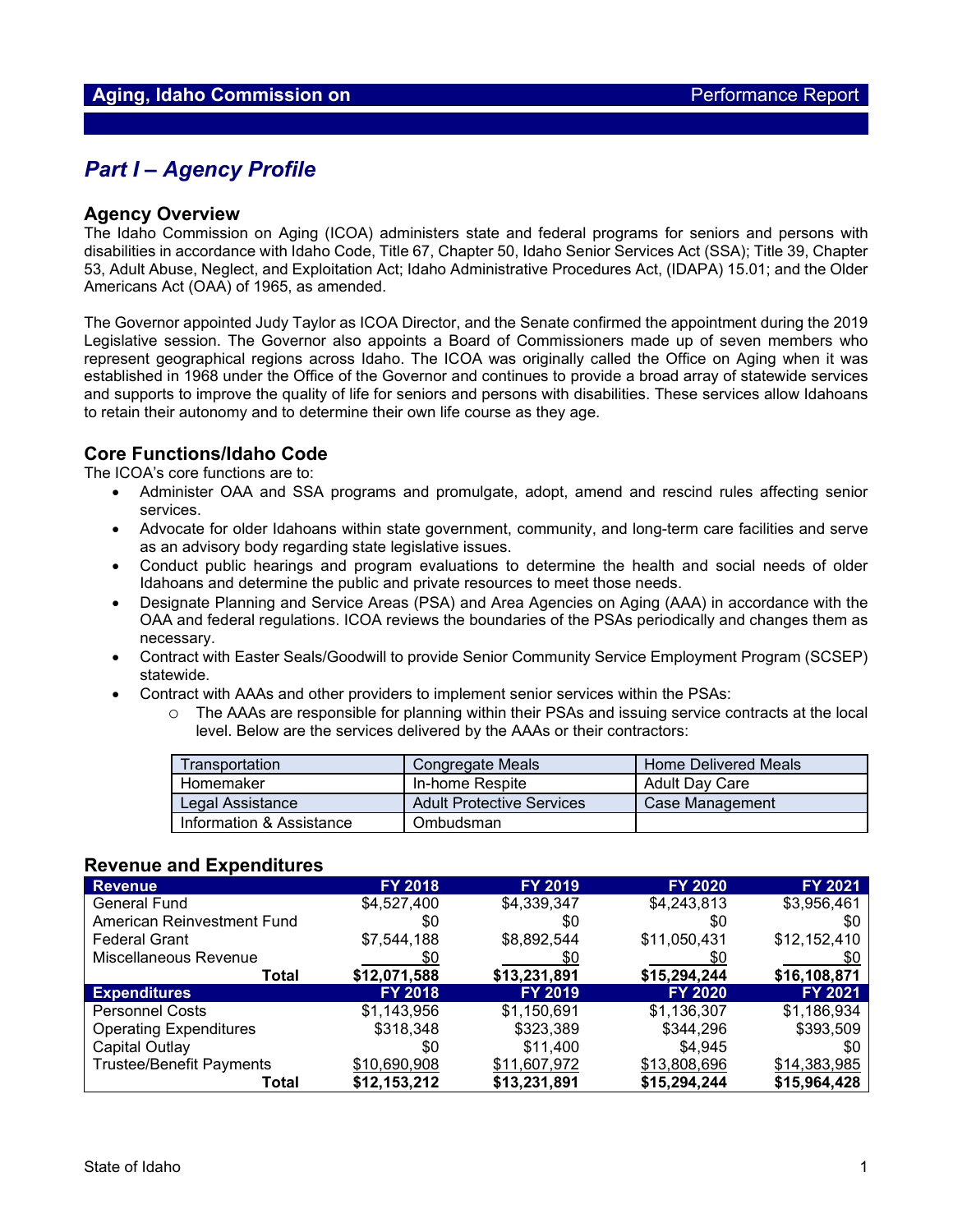## **Profile of Cases Managed and/or Key Services Provided**

| <b>Key Services Provided</b>                      | <b>FY 2018</b> | FY 2019 | <b>FY 2020</b> | <b>FY 2021</b> |  |  |  |  |
|---------------------------------------------------|----------------|---------|----------------|----------------|--|--|--|--|
| <b>Direct Services:</b>                           |                |         |                |                |  |  |  |  |
| Homemaker (Hourly Units)                          | 50,165         | 45.777  | 50,670         | 48,676         |  |  |  |  |
| Home Delivered Meals (Number of                   | 544,546        | 583,520 | 673,590        | 768,267        |  |  |  |  |
| Meals)                                            |                |         |                |                |  |  |  |  |
| Congregate Meals (Number of Meals)                | 500,583        | 492,440 | 443,459        | 386,601        |  |  |  |  |
| Respite & Adult Day Care (Hourly Units)           | 22,484         | 23,093  | 35,214         | 35,271         |  |  |  |  |
| <b>Transportation (Boardings)</b>                 | 146,099        | 162,832 | 143,875        | 121,181        |  |  |  |  |
| <b>AAA In-house Services:</b>                     |                |         |                |                |  |  |  |  |
| <b>Adult Protective Services (Investigations)</b> | 2,364          | 2,141   | 2,128          | 1,407          |  |  |  |  |
| Information and Assistance (Contacts)             | 23,575         | 26,991  | 32,035         | 29,716         |  |  |  |  |
| <b>Ombudsman (Closed Complaints)</b>              | 1,338          | 1,232   | 953            | 1,008          |  |  |  |  |

*Italic indicates services directly provided by the regional Area Agency on Aging.*

# *Part II – Performance Measures*

|               | <b>Performance Measure</b>                                                                                 |        | <b>FY 2018</b>     | <b>FY 2019</b>     | <b>FY 2020</b>                                                                                     | FY 2021                                                                                            | <b>FY 2022</b>                                                                                     |
|---------------|------------------------------------------------------------------------------------------------------------|--------|--------------------|--------------------|----------------------------------------------------------------------------------------------------|----------------------------------------------------------------------------------------------------|----------------------------------------------------------------------------------------------------|
|               | Goal 1<br>Support Older Idahoans to live independent and healthy lives in the communities of their choice. |        |                    |                    |                                                                                                    |                                                                                                    |                                                                                                    |
| $\mathbf 1$ . | Develop Caregiver<br>program                                                                               | actual | New for<br>FY 2020 | New for<br>FY 2020 | Improvements                                                                                       | Improvements                                                                                       |                                                                                                    |
|               | improvement plan<br>with stakeholder<br>input.                                                             | target | *N/A               | $*N/A$             | Implement two<br>Caregiver program<br><i>improvements</i><br>annually                              | Implement two<br>Caregiver<br>program<br>improvements<br>annually                                  | Implement two<br>Caregiver<br>program<br><i>improvements</i><br>annually                           |
| 2.            | Increase access to<br>evidence based                                                                       | actual | New for<br>FY 2020 | New for<br>FY 2020 | Updated<br>Quarterly                                                                               | Updated<br>Quarterly                                                                               |                                                                                                    |
|               | resources and<br>supports.                                                                                 | target | *N/A               | $*N/A$             | Update care<br>transition<br>resources and<br>training materials<br>on ICOA's website<br>quarterly | Update care<br>transition<br>resources and<br>training materials<br>on ICOA's website<br>quarterly | Update care<br>transition<br>resources and<br>training materials<br>on ICOA's<br>website quarterly |